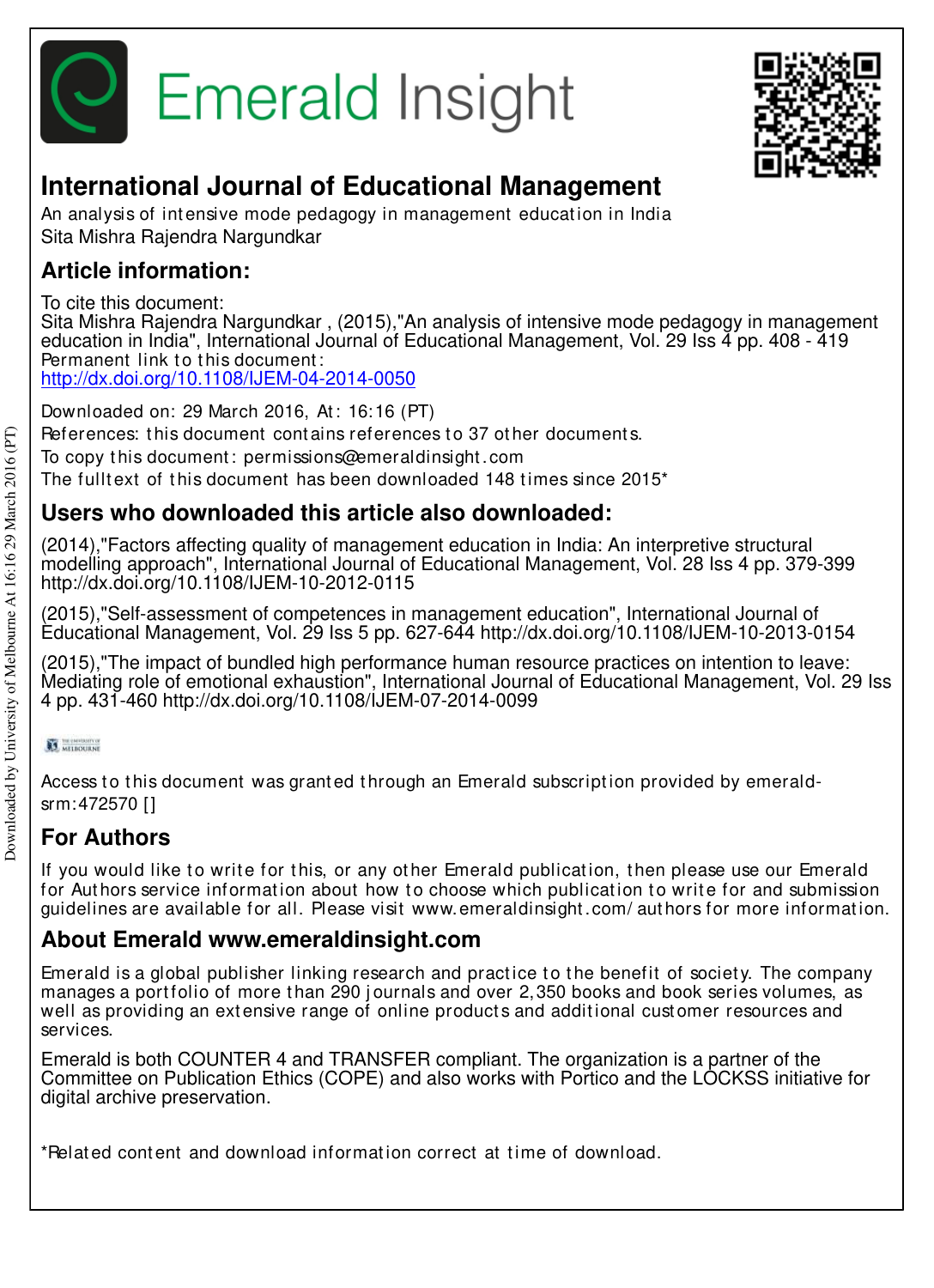IJEM 29,4

408

Received 21 April 2014 Revised 27 September 2014 Accepted 27 September 2014

# An analysis of intensive mode pedagogy in management education in India

Sita Mishra

*Institute of Management Technology, Ghaziabad, India, and* Rajendra Nargundkar *Indian Institute of Management, Indore, India*

## Abstract

Purpose – Management education is at its peak in India. But pedagogy and modes of delivery are not always innovative compared to top international Business Schools. It is through experimentation that the paper may be able to discover what works best in our context. The purpose of this paper is to determine the effectiveness of intensive mode of delivery vs traditional semester-wide teaching of management courses among MBA students of a leading Business School, through one such experiment.

Design/methodology/approach – A total of 19 dimensions were used in this study. The questionnaire was tested on two different groups. An independent sample *t*-test was conducted for each dimension, to find out if the group that was subjected to this experiment had opinions different from the group that did not undergo the accelerated version.

Findings – The results indicated perceptions on most of the dimensions disconcerting, barring increase in commitment, engagement, focus, and concentration with intensive mode. Further, this negative perception augmented towards intensive delivery mode, after experiencing traditional delivery.

Practical implications – The literature does appear to show controversial outcomes related to intensive mode but more studies are in support of intensive modes of delivery format. The issue of whether students learn better in a semester/trimester of traditional length or with a compressed schedule is a key concern to the innovations in higher education scheduling today. Findings of this study pose a serious threat to all those management institutions which are planning to attempt to speed up the delivery of programmes and courses within them in order to reduce cost or other reasons. Originality/value – In education literature, significant amount of research has been carried out using a time compressed in developed countries. This study is one of the first studies, which focuses on determining the effectiveness of intensive teaching against traditional trimester/semester wide teaching among MBA education in India.

Keywords India, Education, Management education, Pedagogy, Traditional mode, Intensive mode Paper type Research paper

## 1. Introduction

Globalization, similar to its significance in other spheres of life, has great relevance in the context of higher education. Over the years, higher education in business management in India has reached at its pinnacle with all its exposure to fierce competition at different levels of stakeholders resulting in diversified and manifold challenges to this sector. These challenges are stretching from contemporary curriculum development, pedagogy and modes of delivery, quality assurance and ethical value propositions to accreditation and governance.

In last few years, a large number of students have enrolled for higher education in India (Agarwal, 2007); consequently India has turned out to be one of the largest systems of its kind in the world in education industry. The character and composition of students is also changing. At the postgraduate level in management education



International Journal of Educational Management Vol. 29 No. 4, 2015 pp. 408-419 © Emerald Group Publishing Limited 0951-354X DOI 10.1108/IJEM-04-2014-0050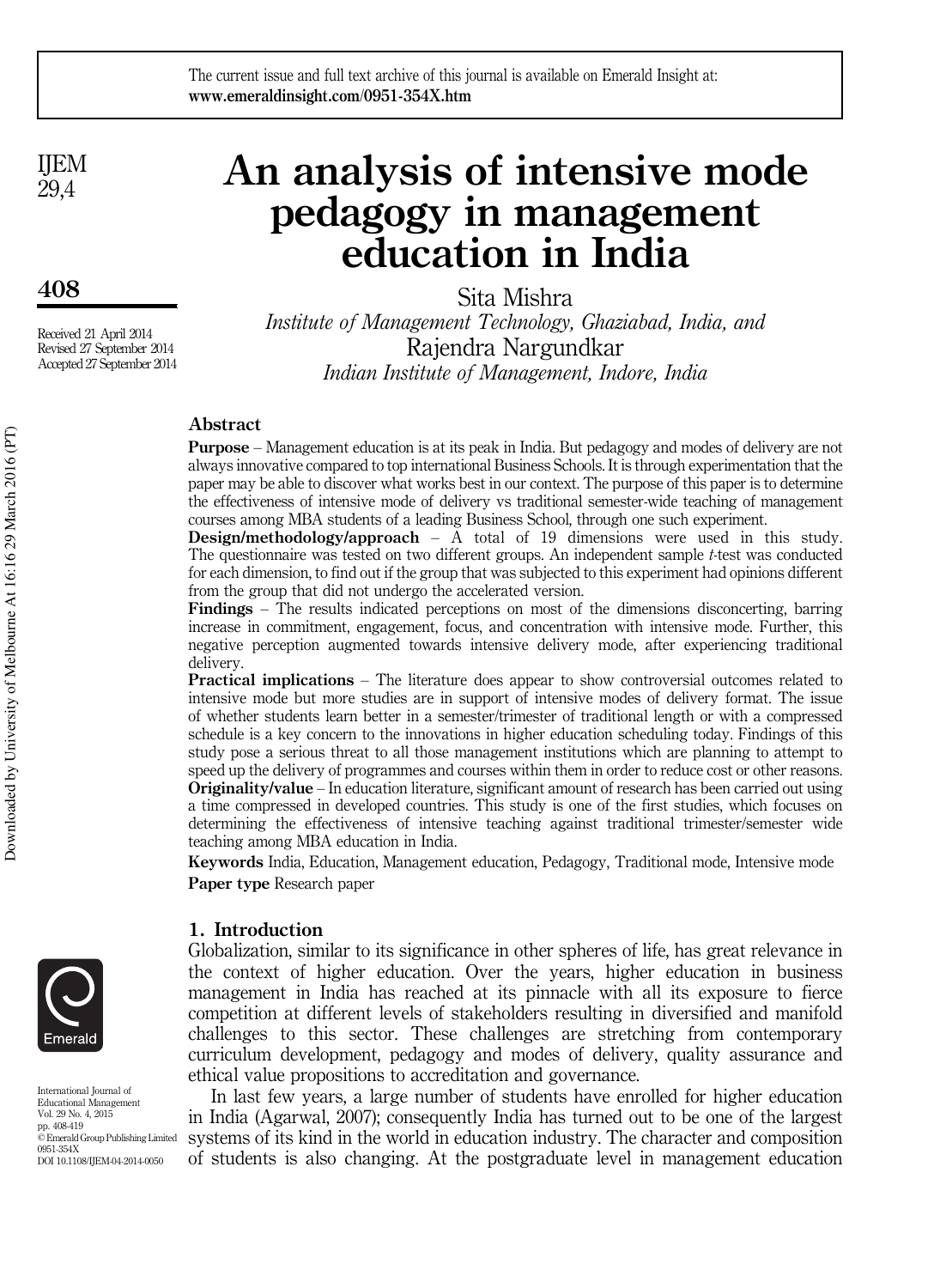in particular, students are highly professionals undertaking study either on a full time, or part-time basis which may be through distance or on-campus learning mode. Students are joining these higher management courses after getting industry exposure of two to ten years or even more.

In an environment going through swift changes, it is not surprising that teaching methods and mode of delivery have also been changing. A very practical example of this is consideration of shifts from traditional to "intensive" modes of teaching. In literature, intensive courses also recognized as accelerated, time-shortened, block format, compressed, or alternative course (Scott and Conrad, 1992; Wlodkowski, 2003). In such courses, the number of sessions or the length of course or class time is trimmed down compared to the customary format of the schedule. Concept of accelerated programmes began around 40 years ago in USA in business courses, but such courses have surfaced in all academic disciplines. As Beal (2007) pointed out 197 accelerated baccalaureate degree programmes in nursing were launched between 1971 and 2007. Accelerated learning programmes are not limited to the USA but countries like Puerto Rico, the Philippines, Ireland, Germany, and Australia have also accepting this new trend (Wlodkowski, 2003). In education literature, significant amount of research has been carried out using a time compressed or shortened delivery of differing collegelevel courses (Wlodkowski and Westover, 1999).

Anderson *et al.* (2009) have found that diverse obstacles to a student's success are not essentially related to the amount of time that the student is exposed to course material, but rather other extraneous forces and influences on the student. Some other researchers (Bailey, 2009; Wielicki, 2005; Wlodkowski *et al.* 2001) also pointed out a similar idea concerning the time compressed delivery. Wlodkowski (2003) explicated that accelerated programmes are among the emergent revolutions in higher education and mentioned that these programmes challenge the status quo, because they redefine the origin of academic structures, from content and numbers of instruction sessions, to the requirement for faculty tenure. This kind of format requires a paradigm shift for instructors as well as students. The awareness levels towards their mutual responsibilities need to be enhanced. Such courses demand great interaction, significant self-learning, and increased responsibility. Collins (2005) stated that the aspect of critical thinking is one of the elementary elements of intensive courses.

The time compressed courses have had mixed responses in education literature. On the positive side, the justification for introducing intensive courses in management education is embedded in the idea that faculty members/practitioners do not have enough time to teach using more effective, active learning methods in the usual, traditional schedules. Keeping in mind students' groundwork and management into consideration, it is believed that students are likely to prepare and organize better for intensive sessions if they get their course material well in advance (Burton and Nesbit, 2002) and the students' time management skills improve (Grant, 2001). Students may achieve better in the shortened format because there is less time gap between learning and examining the courses.

According to Hoover *et al.* (2010), recruiters increasingly question the effectiveness and relevancy of business education and believe that there is an undue focus on theories and a lack of behavioural and experiential practices. Apart from this, these recruiters look for communication and interpersonal skills, team skills, and problem solving skills in aspirants. This focus from the corporate world provides a sound platform for intensive learning formats for workplace performance. Collins (2005) also pointed out that intensive programmes were developed to be more practical and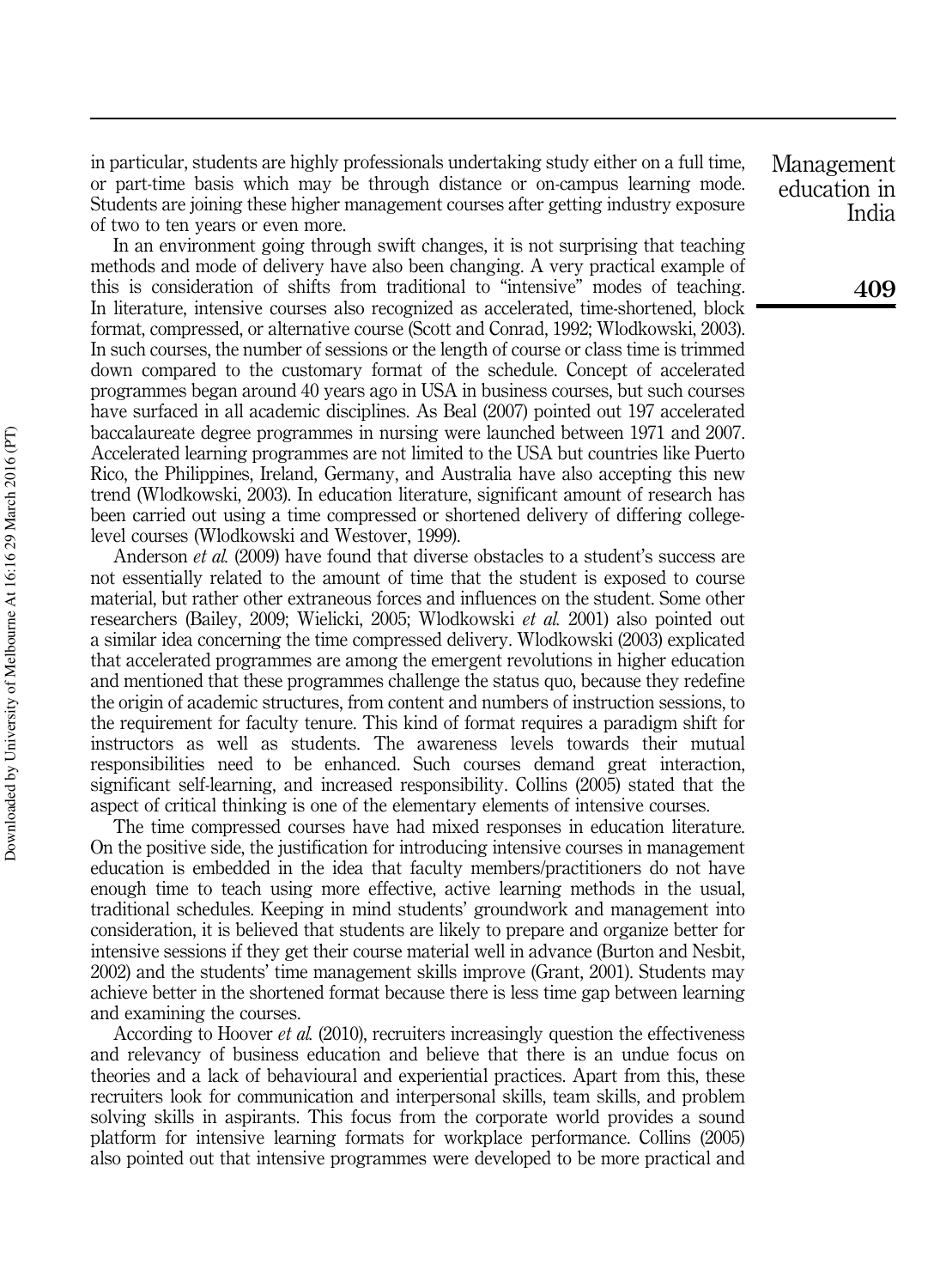are in foundation more in tune with the demands of the workplace. Spaid and Duff (2009) mentioned individual student development and group development as important benefits of students in accelerated courses. Swenson (2003) advocated that educators when engaging in accelerated courses should create room for students to actively engage in their own learning, enable ways for the student to include reflections of life and work in the process, and ensure sufficient time for reflection.

On the other side, however, there has been some conflict and criticism of intensive courses. Carrington (2010) found that students gain knowledge more when they take courses which are scheduled over longer time periods. On the other hand, students criticized that intensive courses are more hectic and challenging (Daniel, 2000) with too much work. Scott (1993) spotted out two most frequently mentioned faculty concerns, namely lowering academic standards to meet time constraints, and lack of clarity on how to structure intensive courses differently than traditional ones.

Similarly, Wlodkowski (2003), also mentioned criticisms from faculty, such as prioritizing convenience over substance, perceived unfeasibility of covering required content in less time, infringement of educational consistency, crammed and poorly developed learning due to its fast pace. Due to the condensed format of the programme, the quality of course instruction and achievement of learning outcomes needs to be monitored regularly (Wlodkowski and Kasworm, 2003). Researchers (Traub, 1997; Wolfe, 1998) emphasized the compressed mode increases intensity of workload and fatigue as well as there is inadequate time for reflecting and analysing what is taught. Shafer (1995) also argued that the intensive nature of the courses do not produce learning outcomes of consistent educational value, resulting in cramming by students.

The literature does appear to show controversial outcomes related to intensive mode but more studies are in support of intensive modes of delivery format. The issue of whether students learn better in a semester/trimester of traditional length or with a compressed schedule is a key concern to the innovations in higher education scheduling today, yet little research is available to guide these efforts, especially in India. It is through experimentation that we may be able to discover what works best in our context. This study sought to determine the effectiveness of intensive teaching vs traditional trimester-wide teaching of management courses among MBA (PGDM) students of a leading Business School in India, through one such experiment.

#### 2. Literature review

In this section we have reviewed the literature related to intensive delivery of courses from two viewpoints, namely comparison with semester-length traditional courses; and perceptions and effects of intensive courses.

## *2.1 Studies related to comparison of intensive courses with traditional semester formats*

Scott (1993) compared learning experiences of students' in a set of British literature and marketing courses through intensive and semester-length courses and shown that students and faculty felt intensive classes engendered a continuous learning experience which allowed students to connect and combine ideas better. Students stated that such mode enable them to concentrate entirely on a small number of classes which helps them to plan their schedules better. Apart from these, study found that longer class sessions fostered more in-depth discussions. Intensive mode involved more mental investment and commitment, improvement in students' academic performance, relaxing instructors'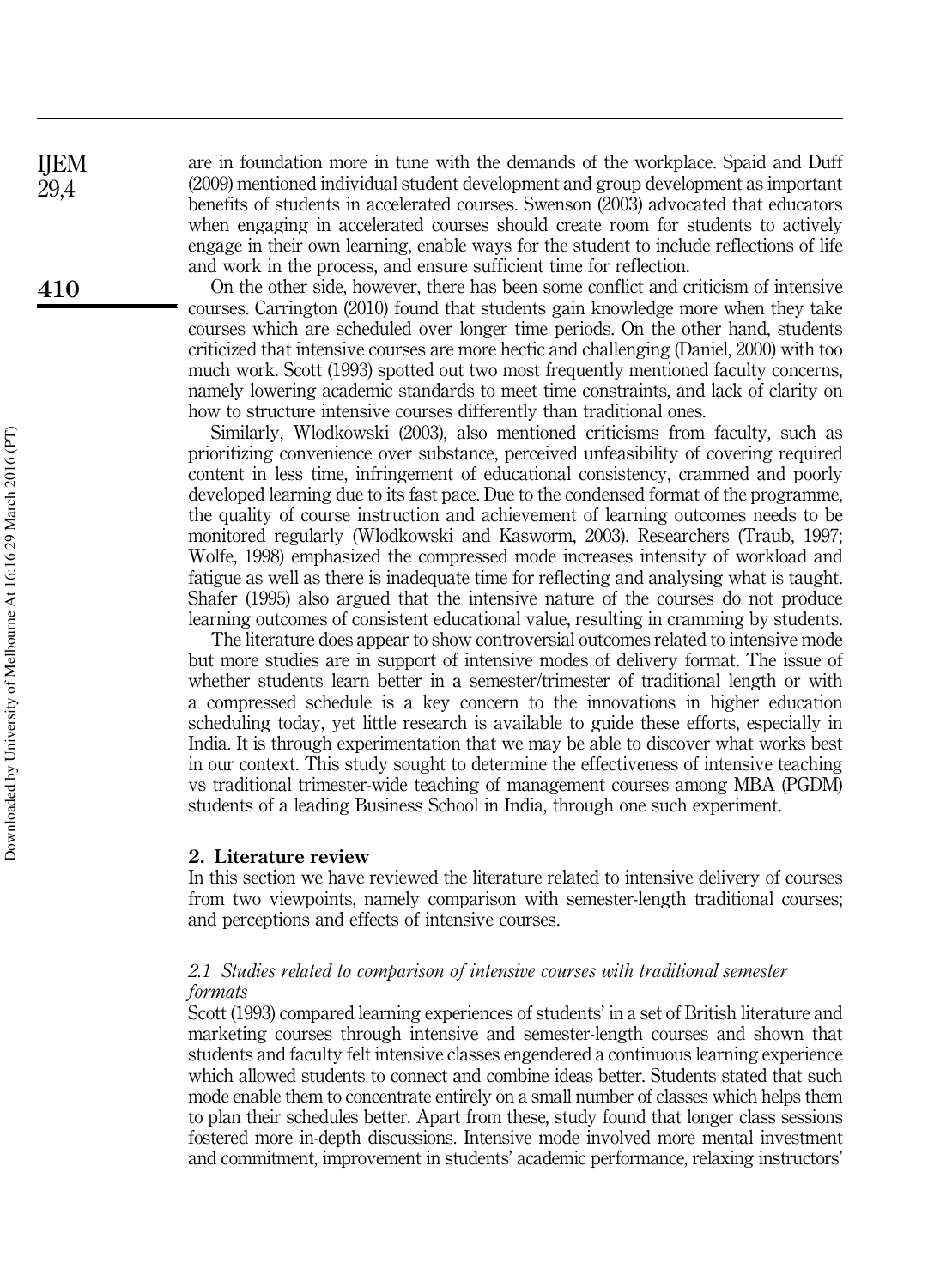expectations and enhancement of classroom relationships. Results indicated that presence of most or all of the high-quality attributes directs the students' perception towards intensive courses and it is considered as more powerful learning experience.

Researchers indicated no difference in evaluation in different mode of delivery. In a comparative study in both the condensed and traditional semester format, Caskey (1994) compared students' grades in algebra and accounting classes and found no significant difference. Similarly, Messina (1996) found that end of course grades for students in weekend courses are alike to those during a traditional semester. Anastasi (2007) evaluated students' performance in psychology courses carried out in intensive and semester modes and found that final grades of undergraduates in an intensive format were found to be the same or better than the same courses offered in semester format. Boddy (1985), using regression analysis showed that the short semester was superior to the long one for computer science, but did not differ significantly for American History and School Law.

Van Scyoc and Gleason (1993) compared courses in microeconomics conducted in a traditional 16-week semester with a three-week semester format. Results indicated improved performance on achievement test in the compressed mode. Further, there was no difference in retention when evaluated after a few months of course delivery. Comparison of a course taught by one instructor in a three week, a five week, and a semester-length course format was done by Homeyer and Brown (2002). The researchers considered student attitude, knowledge and skill development, no significant differences were established in pre/post test scores on the basis of course length.

Daniel (2000) compared test scores in accelerated vs traditional format and found that students in the non-traditional formats scored similar to those in the traditional ones. Further, she stressed that students in intensive formats seem to retain more or the same amount of information as traditional course students after the courses are over. While Scott (1993) established that intensive course formats required more mental investment and commitment from instructors as well as students, which they felt was lacking in semester long courses. A comparison of accelerated and traditional courses across multiple departments was carried out by Kucsera and Zimmaro (2010) and found that for both formats instructor ratings were rather consistent, but that course ratings differed strikingly, with intensive formats clearly in the lead.

#### *2.2 Studies related to perceptions and effects of intensive courses*

Wayland *et al.* (2000) in their study investigated the gap between expectations of students and the academic reality students faced, found that students completing an intensive summer course expected to study much less in terms of independent study than they actually did. Poellnitz (2007) mentioned that faculty members were positive about the accelerated format, and students were positive about faculty, but a majority percentage of students felt that the accelerated format was more demanding thus more stressful in comparison to the traditional format.

Grant (2001) inferred that the intensive courses may make a positive impact on interaction between students. Faculty perceptions of intensive summer courses was studied by Kretovics *et al.* (2005) and results indicated variations in viewpoint of faculty members related to pedagogical issues on intensive courses. "Additionally, in general, more faculty believe that they are able to establish rapport with students more quickly in compressed courses (74.7%) and that students are more focused on learning outcomes (64.5%), that students participate more in class discussions (62.3%),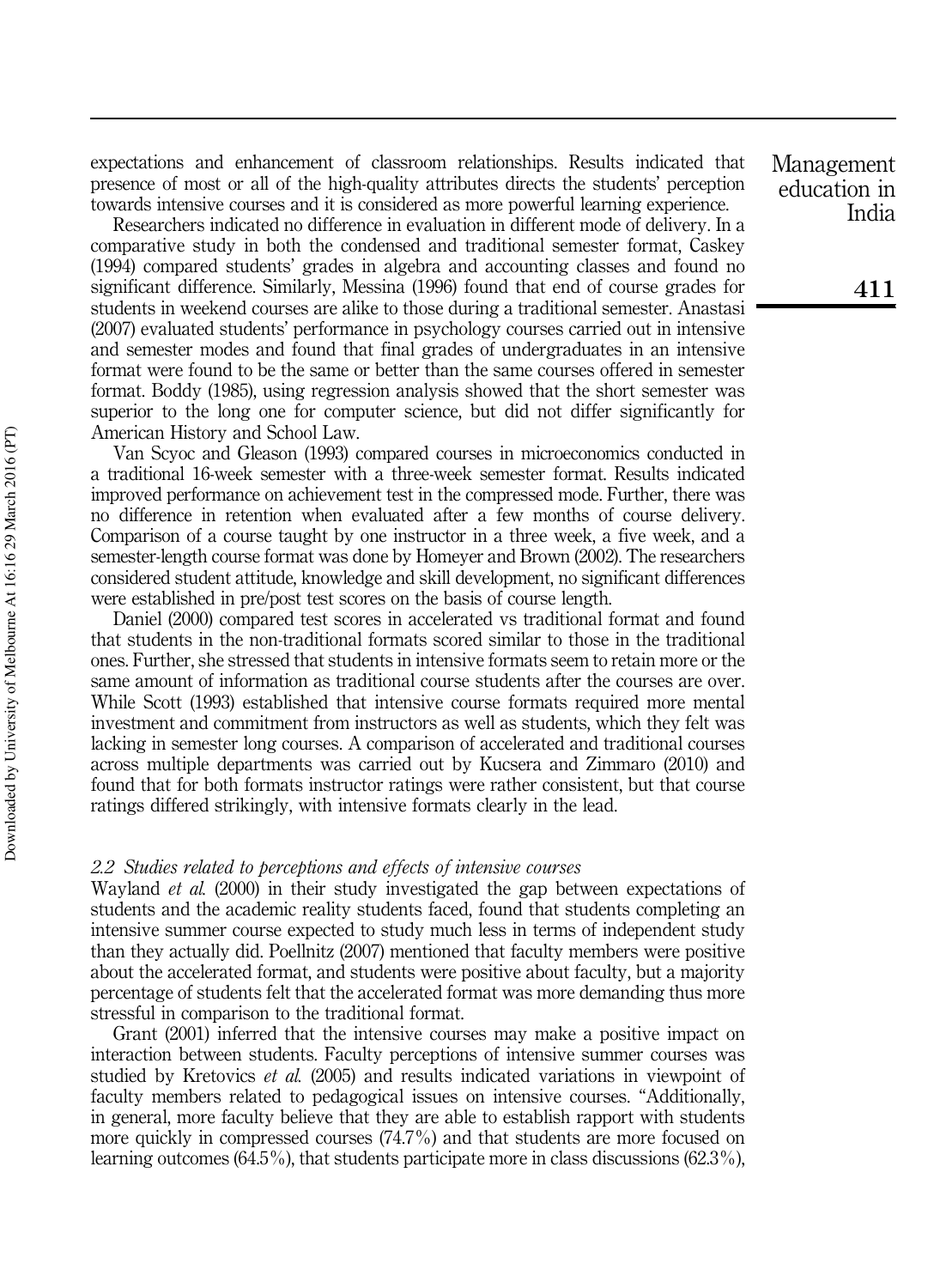that students attend more regularly (69.7%), and that summer school students are academically stronger (46.6%)" (Kretovics *et al.*, 2005).

McLeod *et al.* (2005) found that students enrolling in summer courses do so strategically and generally enrolled in intensive sessions to immerse themselves or to complete required courses more quickly. Welsh (2012) mentioned that students believe that intensive courses require less time to complete, and encourage less reading thus results in less learning nonetheless it helps them to secure higher grades.

Smith (1987) found that some faculty had serious reservations about whether standards were equalled between compressed and semester-length courses. Lee and Horfsall (2010) emphasized, "From both faculty and student responses, findings indicated that the benefits of acceleration for learning rested largely on an intensified, active learning cycle of theory, practice, and feedback and a stronger social learning experience derived from peer support, guidance and feedback" (p. 196).

Some researchers have tried to establish relationship between intensive pedagogy and demographic factors. Adults appreciated the efficiency of accelerated learning formats and students valued completing courses and attaining degrees in less time than usual (Scott and Conrad, 1992). Scott (1993) reported that students with other liabilities, such as work commitments, had more negative experiences in intensive courses than did students who did not work. Whereas Fall (2001) found that adult students whose employers did not compensate them felt contentment with intensive courses more than did students whose tuition was reimbursed by their employers. Further, it was shown that female students felt higher satisfaction with course format, while male students considered more contentment when focus was on academic performance.

Caskey (1994) also concluded "that students, particularly older students, can achieve in an intense format and perform as well in subsequent courses as students who elect traditional formats". Daniel (2000) also found similar results where popularity for intensive courses varies with highest rates found among adult, part-time students, and lower though still significant levels of popularity found among "traditional" undergraduate residential students. Burton and Nesbit (2002) in their study in Australia also revealed relationship between students' work situations and preference for the intensive course format. They reported a weak but positive relationship between students who working either full or part-time basis and their satisfaction with intensive mode courses.

Hence, overall attitudes about intensive teaching were mixed. The discrepancies in learning experiences of students related to intensive pedagogy have encouraged questions such as why some intensive courses are doing well and while others are not.

In this study, we have attempted to explore what works best in our Indian context. This study sought to determine the effectiveness of intensive teaching (two weeks) vs traditional trimester-wide teaching (ten weeks) of management courses among MBA students of a leading Business School in India.

#### 3. Research methodology and objectives

Our sample for this study comprised of two groups. One was students from one year full time management programme with a minimum of five years' of work experience (Group 1) and second was students from two years full-time MBA programme, with a minimum of two years of work experience (Group 2). We took 60 students from each programme as the sample for our study. The first group of students had undergone an intensive (accelerated) teaching method in their one term in which each course was

IJEM 29,4

412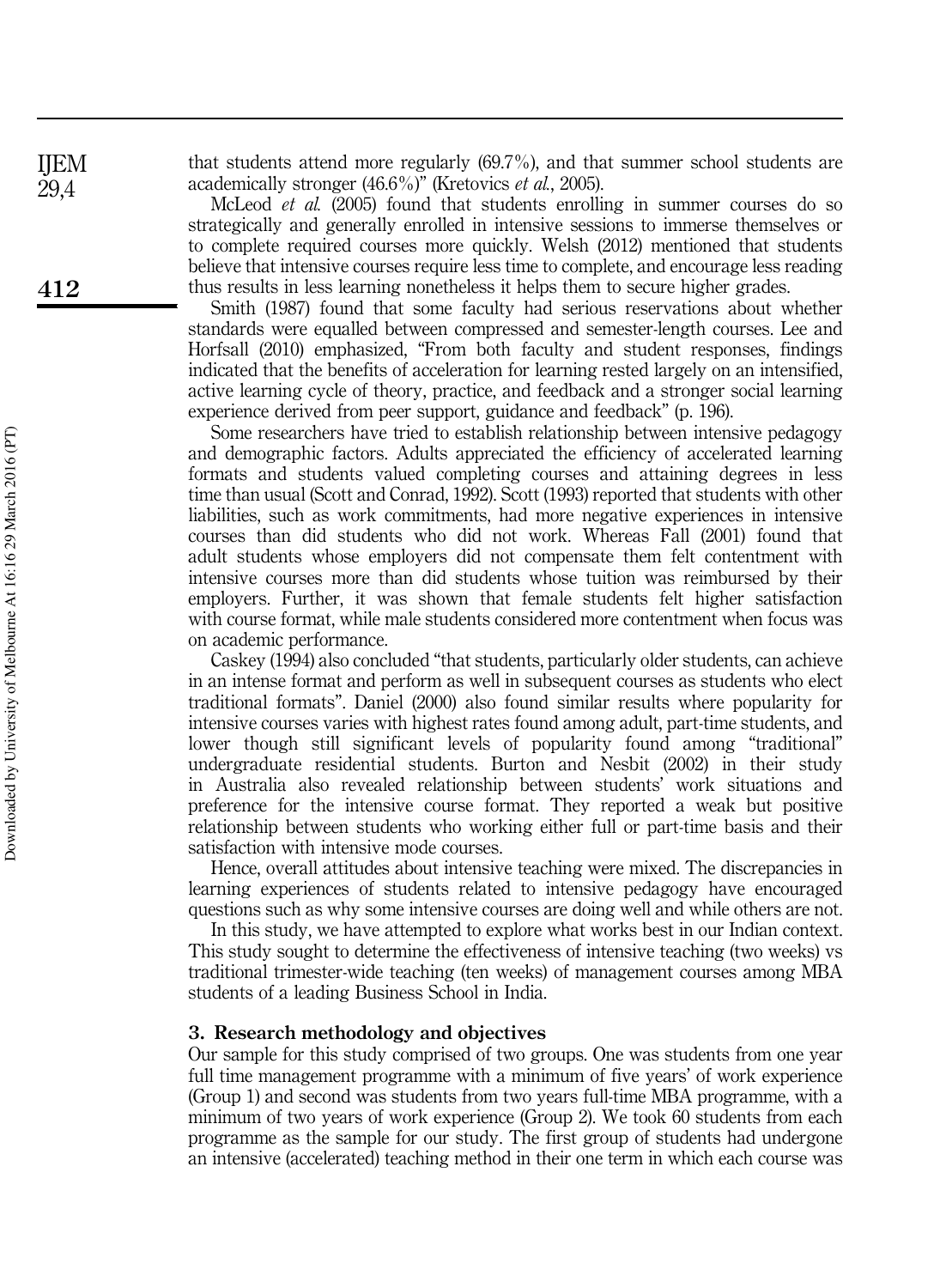taught in two weeks instead of the traditional ten weeks while the second group had not any exposure of intensive delivery. The first group also had undergone a traditional mode of delivery in their next term where courses were taught in the traditional ten weeks. Thus, this group was tested twice with the same questionnaire at the end of two different terms: first time at the end of term one when they had exposure to intensive teaching mode of delivery, and second time at the end of their next term when they experienced the traditional mode.

A total of 19 dimensions were used, gleaned from past studies, and brainstorming, for relevant dimensions. Questions concerned various dimensions of the course learning, and impact on students' stress levels, comprehension, understanding of application, preparation, commitment, etc. All dimensions were measured using a five-point likert type scale: 1 represents high rating on that dimension while 5 indicates a low rating.

This study compares intensive mode of delivery with traditional mode of delivery and analyses the impact of intensive teaching on students' perception. The study exclusively focuses on exploring answers to the following questions:

- (1) What is the students' perception towards intensive mode of delivery?
- (2) Is there a difference in perception of students among the two groups (those who have undergone an intensive delivery mode with those who have no exposure of intensive mode)?
- (3) Is there a change in perception of students towards intensive mode of delivery with change in pedagogy, i.e. from the intensive mode to the traditional mode?

#### *3.1 Research hypotheses*

The research hypotheses are stated as follows:

- *H01.* There is no difference in perception of students' towards intensive mode among the two groups.
- *H02.* There is no change in perception of students towards intensive mode with change in pedagogy (i.e. from intensive mode to traditional mode).

#### *3.2 Research objectives*

- To analyse students' perception towards intensive mode of delivery
- To compare intensive mode of delivery with traditional mode of delivery
- To examine level of satisfaction with intensive mode and traditional mode of delivery
- To identify the difference in perception among two groups of sample
- To discover difference in perception with change in pedagogy

#### *3.3 Method of analysis*

An independent sample *t*-test was conducted for each dimension, to find out if the group that was subjected to this experiment had opinions different from the group that did not undergo the accelerated version. The views of students about the experiment itself were also analysed by looking at the mean ratings on each dimension.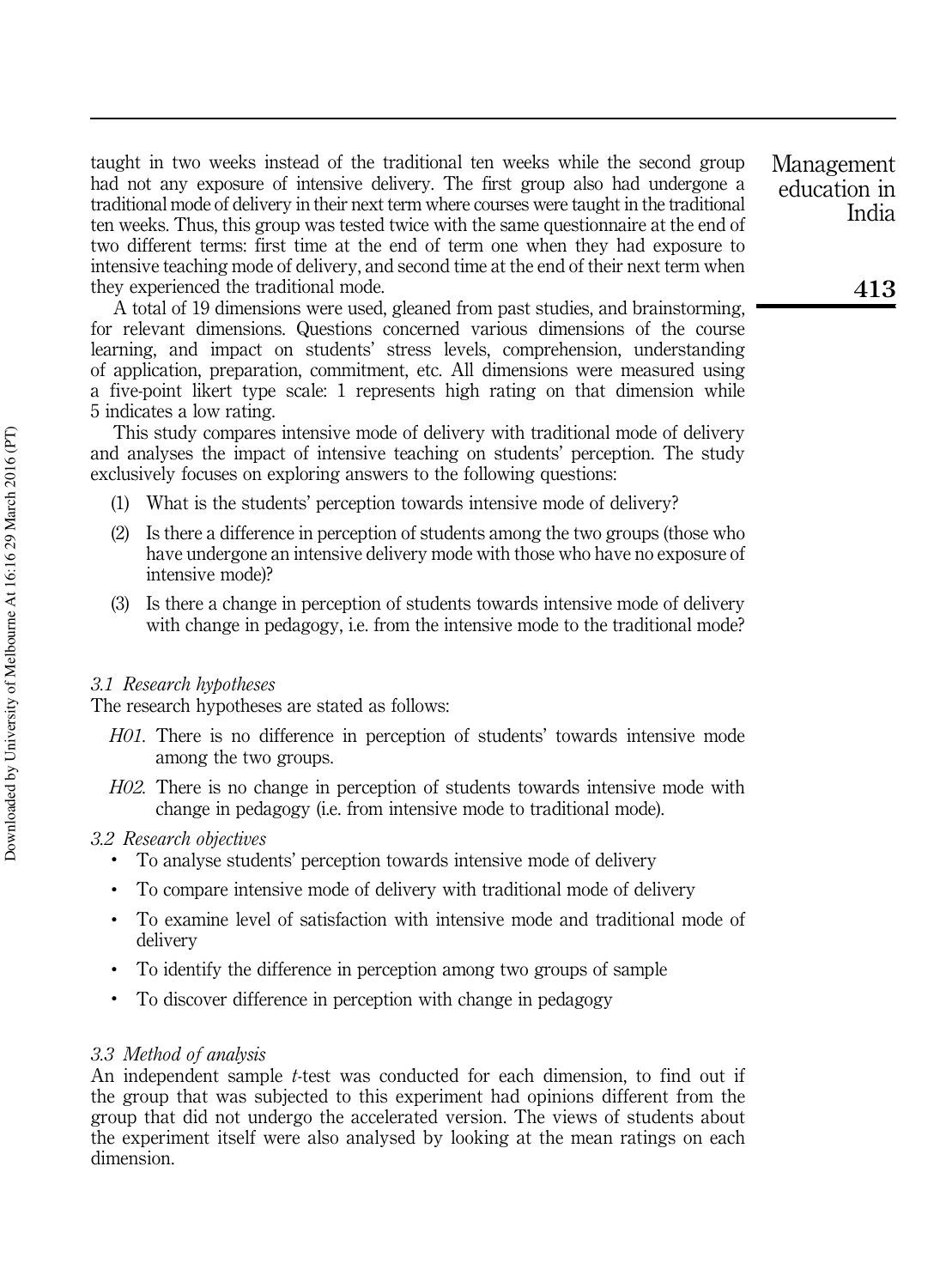#### 4. Results and discussion IJEM

The sample comprises of 99 male students and 21 female students. In terms of work experience 54 students have less than four years, 51 have between four to six years and 15 students have more than six years, respectively. Out of 120 students, 40 students were aware of the concept of intensive mode of delivery. Table I depicts the perception of Group 1 students' towards intensive mode of delivery on various dimensions.

There were three to four dimensions which respondents of the programme that underwent the accelerated version rated as effective. These were commitment, engagement, focus and concentration. This indicates that there may be a case for offering accelerated or compressed courses when there are no other options. On the other hand, the negative ratings dominated for almost all the other dimensions, such as flexibility, desire to learn, comprehension, skill development, accuracy of assessment, and application of knowledge. One dimension that seems to dominate the negatives is related to "learning", which is a part of comprehension, skill development, and application, among the dimensions we used.

When a *t*-test was done between the Group 1 and Group 2 on various dimensions of impact of delivery, there was no significant difference in ratings on many of the dimensions. Table II depicts result of *t*-test. *H01*, therefore could not be rejected.

The following dimensions are where significant differences (at 95 per cent confidence level) were found – reduces desire to learn, poorly organized, less flexible, less integrated, less enjoyable, more stressful, and reduces retention. Uniformly, the group that underwent accelerated learning had more negative perceptions than the sample Group 2 that did not do so. This indicates that their actual experience was not pleasant, either due to the radical change from what they had experienced in previous (undergraduate) academic work, or due to other factors specific to this educational institute considered in this instance. There is also a possibility that the

|                      |                    | Mean | SD    |
|----------------------|--------------------|------|-------|
|                      | Engaged            | 2.65 | 1.338 |
|                      | Focus              | 2.78 | 1.263 |
|                      | <b>Skilldev</b>    | 3.57 | 1.170 |
|                      | Comprhsion         | 3.53 | 1.186 |
|                      | Knowledge          | 3.53 | 1.282 |
|                      | Assessment         | 3.50 | 1.172 |
|                      | Commitment         | 2.78 | 1.290 |
|                      | Applyknowledge     | 3.67 | 1.230 |
|                      | Desiretolearn      | 3.60 | 1.278 |
|                      | Challenging        | 2.37 | 1.288 |
|                      | Workload           | 2.05 | 1.268 |
|                      | Organized          | 3.57 | 1.140 |
|                      | Flexibility        | 4.02 | 1.112 |
|                      | Integration        | 3.42 | 1.197 |
|                      | Enjovable          | 3.83 | 1.237 |
| Table I.             | Concentration      | 2.95 | 1.281 |
| Mean and standard    | Attendance         | 2.60 | 1.138 |
| deviation of Group 1 | <b>Stress</b>      | 1.72 | 1.010 |
| on various           | Retention          | 3.75 | 1.188 |
| dimensions           | Valid N (listwise) |      |       |

414

29,4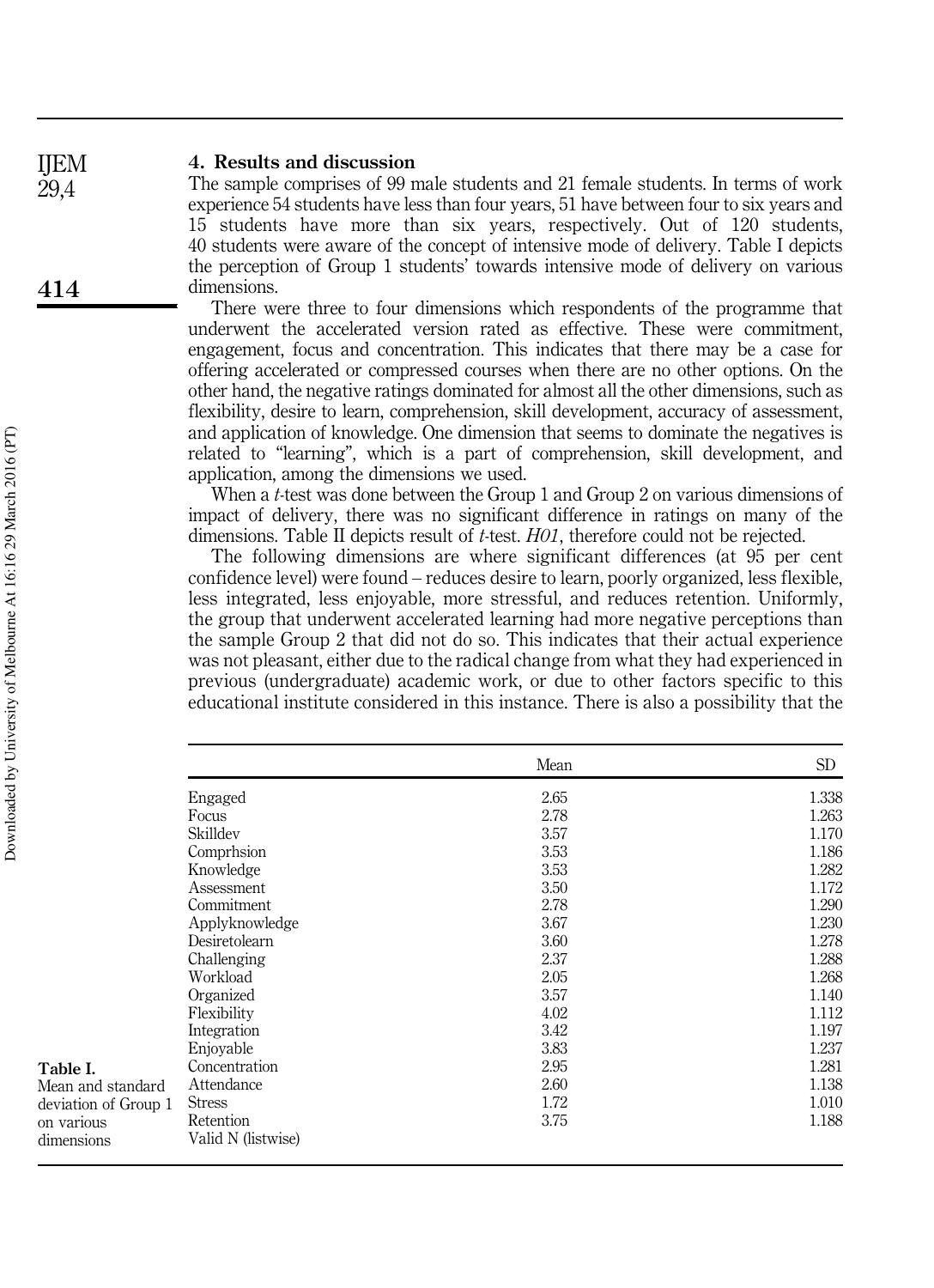|                 |                                                                            |      |                   | 95% confidence interval of the<br>difference |     |                 | Management<br>education in |
|-----------------|----------------------------------------------------------------------------|------|-------------------|----------------------------------------------|-----|-----------------|----------------------------|
|                 |                                                                            |      | Mean Gr1 Mean Gr2 | t                                            | df  | Sig. (2-tailed) | India                      |
| Engaged         | Equal variances assumed                                                    | 2.65 | 2.85              | $-0.815$                                     | 118 | 0.417           |                            |
| Focus           | Equal variances assumed                                                    | 2.78 | 2.63              | 0.705                                        | 118 | 0.482           |                            |
| <b>Skilldev</b> | Equal variances assumed                                                    | 3.57 | 3.28              | 1.372                                        | 118 | 0.173           | 415                        |
| Comprhsion      | Equal variances assumed                                                    | 3.53 | 3.25              | 1.340                                        | 118 | 0.183           |                            |
| Knowledge       | Equal variances assumed                                                    | 3.53 | 3.28              | 1.124                                        | 118 | 0.263           |                            |
| Assessment      | Equal variances assumed                                                    | 3.50 | 3.38              | 0.527                                        | 118 | 0.599           |                            |
| Commitment      | Equal variances assumed                                                    | 2.78 | 2.78              | 0.000                                        | 118 | 1.000           |                            |
| Applyknowledg   | Equal variances assumed                                                    | 3.67 | 3.30              | 1.591                                        | 118 | 0.114           |                            |
| Desiretolearn   | Equal variances assumed                                                    | 3.60 | 3.03              | 2.457                                        | 118 | $0.015*$        |                            |
| Challenging     | Equal variances assumed                                                    | 2.37 | 2.28              | 0.372                                        | 118 | 0.711           |                            |
| Workload        | Equal variances assumed                                                    | 2.05 | 2.17              | $-0.510$                                     | 118 | 0.611           |                            |
| Organized       | Equal variances assumed                                                    | 3.57 | 3.03              | 2.568                                        | 118 | $0.011*$        |                            |
| Flexibility     | Equal variances assumed                                                    | 4.02 | 3.35              | 3.091                                        | 118 | $0.002*$        |                            |
| Integration     | Equal variances assumed                                                    | 3.42 | 2.73              | 3.231                                        | 118 | $0.002*$        |                            |
| Enjoyable       | Equal variances assumed                                                    | 3.83 | 2.97              | 3.841                                        | 118 | $0.000*$        |                            |
| Concentration   | Equal variances assumed                                                    | 2.95 | 2.62              | 1.450                                        | 118 | 0.150           | Table II.                  |
| Attendance      | Equal variances assumed                                                    | 2.60 | 2.28              | 1.515                                        | 118 | 0.132           | Results of t-test          |
| <b>Stress</b>   | Equal variances assumed                                                    | 1.72 | 2.40              | $-3.150$                                     | 118 | $0.002*$        | between two                |
| Retention       | Equal variances assumed                                                    | 3.75 | 3.00              | 3.279                                        | 118 | $0.001*$        | Group 1 and                |
|                 | <b>Note:</b> * <i>t</i> -value significant at 95 per cent confidence level |      |                   |                                              |     |                 | Group 2                    |

students were not adequately prepared for the accelerated version of teaching, and therefore, the negative perceptions were dominant. If a comprehensive session on why this method of delivery was being tried had been a part of their experience, the group may have been more receptive to the idea. There were no pressing reasons (such as a lack of regular faculty) for the institution to launch compressed courses in this case. This may also have influenced the perceptions of the group that underwent the accelerated version of the courses.

To test *H02*, as mentioned above the sample Group 1 was exposed to same questionnaire twice, i.e. end of term one when they had exposure of intensive teaching mode of delivery (T1) and at the end of next term when they experienced traditional mode (T2). Table III shows the result of paired sample *t*-test.

Results indicate that students found significant difference on ten dimensions. There is significant statistical difference (at 99 per cent confidence level) on engagement, focus, challenging, workload, concentration and stress dimensions. While on assessment, flexibility, enjoyable and attendance dimensions the statistical difference was significant at 95 per cent confidence level. Thus, students perceived intensive mode of delivery very challenging, more workload, more focused, more concentration, high stress and more engaging. This points out that after experiencing traditional mode students indicated more disconcert towards perception of intensive mode. It seems students are more comfortable with usual way of delivery of courses through traditional mode and are not readily accepting intensive mode.

Therefore, *H02* stands rejected, and we conclude that significant change has taken place in the perception towards intensive delivery mode, after experiencing both traditional and intensive delivery.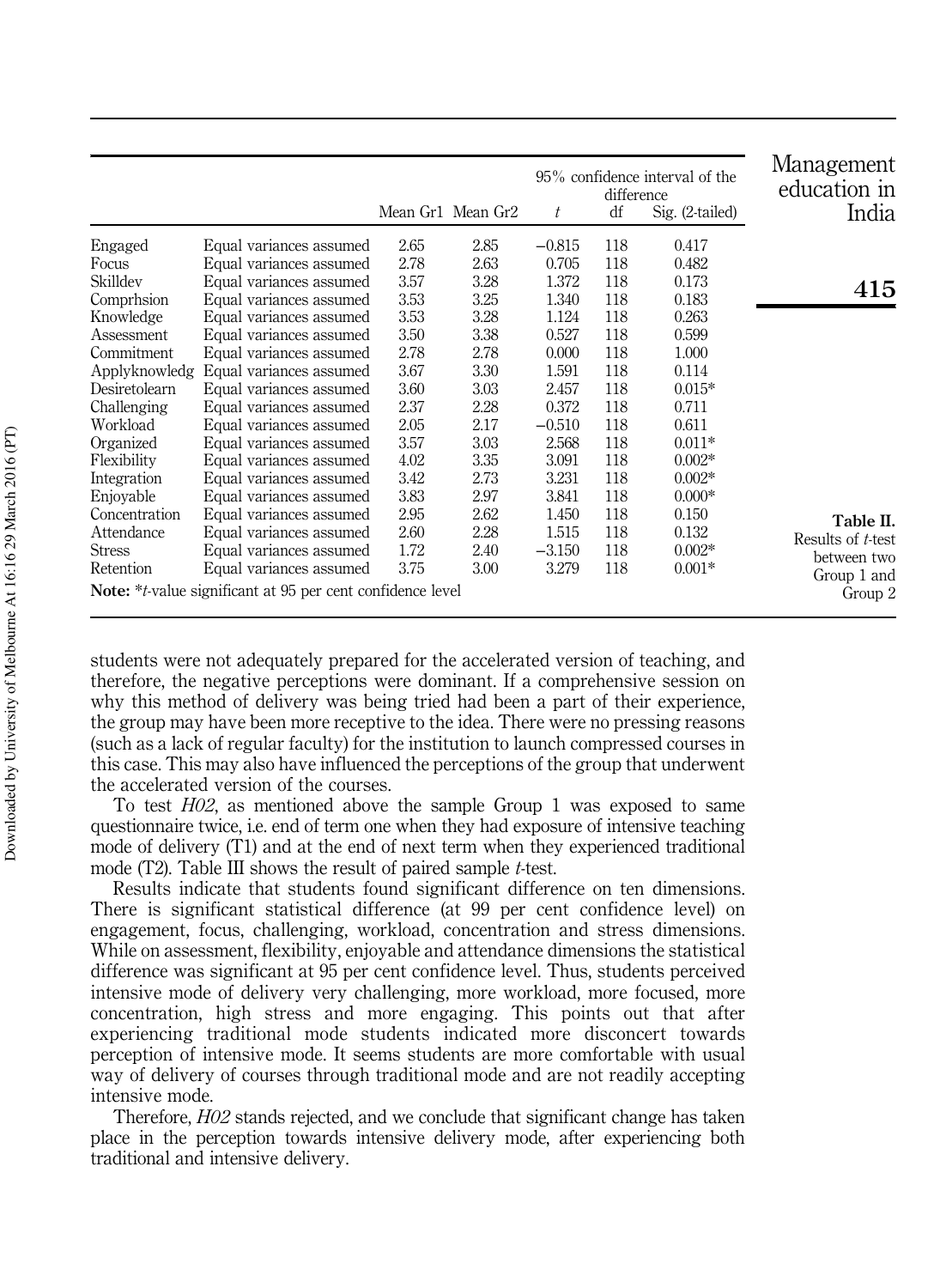| <b>IJEM</b><br>29,4          |         |                                                                       | Mean T1 | Mean T <sub>2</sub> | t        | df | Sig. (2-tailed) |
|------------------------------|---------|-----------------------------------------------------------------------|---------|---------------------|----------|----|-----------------|
|                              | Pair 1  | $Engaged - engaged1$                                                  | 2.65    | 3.35                | $-3.286$ | 59 | $0.002**$       |
|                              | Pair 2  | $Focus - focus1$                                                      | 2.78    | 3.38                | $-2.836$ | 59 | $0.006**$       |
|                              | Pair 3  | $Skilldev - skilldev1$                                                | 3.57    | 3.50                | 0.320    | 59 | 0.750           |
|                              | Pair 4  | Comprh sion – comprh sion1                                            | 3.53    | 3.42                | 0.578    | 59 | 0.565           |
| 416                          | Pair 5  | Knowledge – knowledge1                                                | 3.53    | 3.38                | 0.715    | 59 | 0.477           |
|                              | Pair 6  | $Assessment - assessment1$                                            | 3.50    | 3.03                | 2.445    | 59 | $0.017*$        |
|                              | Pair 7  | $Commitment$ – commitment1                                            | 2.78    | 3.18                | $-1.967$ | 59 | 0.054           |
|                              | Pair 8  | $Apply knowledge - applyknowledge1$                                   | 3.67    | 3.52                | 0.648    | 59 | 0.519           |
|                              | Pair 9  | Desiretolearn – desiretolearn1                                        | 3.60    | 3.37                | 1.116    | 59 | 0.269           |
|                              | Pair 10 | $Challenging - challenging1$                                          | 2.37    | 3.25                | $-4.537$ | 59 | $0.000**$       |
|                              | Pair 11 | Workload – workload1                                                  | 2.05    | 3.00                | $-4.457$ | 59 | $0.000**$       |
|                              | Pair 12 | $O$ rganized – organized $1$                                          | 3.57    | 3.53                | 0.171    | 59 | 0.865           |
|                              | Pair 13 | $F$ lexibility – flexibility 1                                        | 4.02    | 3.52                | 2.345    | 59 | $0.022*$        |
|                              | Pair 14 | $Integration - integration1$                                          | 3.42    | 3.33                | 0.394    | 59 | 0.695           |
|                              | Pair 15 | $Eniovable - eniovable1$                                              | 3.83    | 3.28                | 2.344    | 59 | $0.022*$        |
|                              | Pair 16 | Concentration – concentration1                                        | 2.95    | 3.58                | $-2.857$ | 59 | $0.006**$       |
|                              | Pair 17 | Attendance – attendance1                                              | 2.60    | 3.12                | $-2.408$ | 59 | $0.019*$        |
| Table III.                   | Pair 18 | $Stress - stress1$                                                    | 1.72    | 3.43                | $-7.739$ | 59 | $0.000**$       |
| Paired sample <i>t</i> -test | Pair 19 | Retention – retention1                                                | 3.75    | 3.43                | 1.441    | 59 | 0.155           |
| between T1 and T2            |         | <b>Notes:</b> *,**Significant at 95 and 99 per cent confidence levels |         |                     |          |    |                 |

## *Satisfaction with intensive mode*

We have examined Group 1 students' satisfaction with two different modes of delivery. Results are shown in Table IV. Satisfaction of students with intensive mode of delivery was 2.43 while with traditional mode was 3.23 on a scale of 1-5 (where 1 was not at all satisfied while 5 was extremely satisfied). Results indicate that there is statistically significant difference in students' satisfaction in two terms (T1 and T2). Students were more satisfied with traditional mode of delivery as compared to intensive mode of delivery.

## Conclusion

The current study seeks to address the impact of pedagogy in management education in India by focusing on traditional and intensive (accelerated) mode of delivery. Students were unhappy, on the whole, with accelerated learning in this case. They preferred the traditional model of delivery where courses run across the ten-week trimester followed generally in education institutes at MBA level. Most perceptions were negative, barring increase in commitment, engagement, focus and concentration. Overall, it was felt that learning tends to suffer through such a delivery. Findings of our study is in line with Poellnitz (2007) study where students described that the accelerated format was more demanding thus more stressful, while the traditional format was regarded as more conducive because it was more organized and comprehensible course material.

|                                                              |  | Mean T1                      | Mean T2                                            |          | dt  | Sig. (2-tailed) |
|--------------------------------------------------------------|--|------------------------------|----------------------------------------------------|----------|-----|-----------------|
| Table IV.<br>Pair 1<br>Results of Group 1<br>on satisfaction |  | 2.43                         | 3.23                                               | $-4.722$ | .59 | $0.000*$        |
|                                                              |  |                              |                                                    |          |     |                 |
|                                                              |  | Satisfaction – satisfaction1 | Note: *Significant at 99 per cent confidence level |          |     |                 |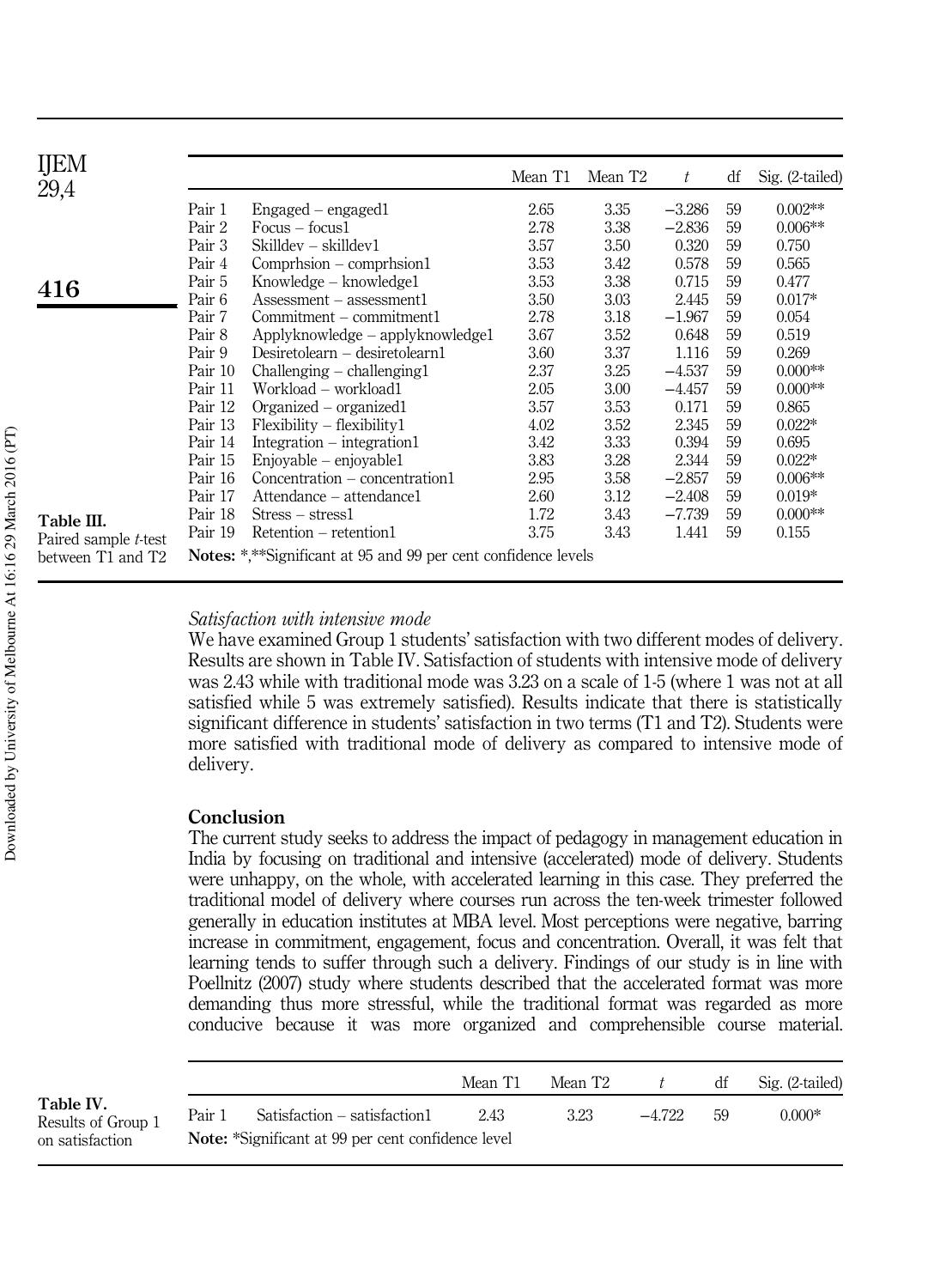As discussed in literature review section a large number of studies indicated preference towards intensive delivery but its success rate depends on the numerous factors related with students, instructor's approach, methodology and assignments used, overall classroom environment, etc. Wlodkowski and Kasworm (2003) conferred that students should possess a high level of self-regulation skills in order to undergo intensive mode of delivery. Scott (1993) also revealed, "I came to understand from students, instructors, and my own observations, that intensive courses yield qualitatively different learning experiences than semester-long courses, but the quality of those experiences depends on the presence or absence of certain attributes" (p. 436).

Internalizing the learning and application was found difficult by most of the respondents, due to the compressed mode of delivery. If true, this will be a serious handicap in the attempts to speed up the delivery of programmes and courses within them. There is a serious discussion among academics on compressing MBA programmes from the traditional two years to one or one and a half years, for example. Though this does not necessarily mean accelerated delivery of individual courses, it may lead to this kind of delivery in some cases.

Those who underwent the course in accelerated fashion had more negative perceptions of it than the students who were asked about this mode without being subjected to it. On certain occasions, offering courses in an accelerated fashion becomes necessary, for example, when the faculty are visiting from within the country or abroad. If such courses are offered as an exception (say, one course per term or semester), we conjecture that the reaction may not be negative, because there is a compensatory value-add in terms of exposure to an exceptionally skilled industry visitor, or exposure to a cross-cultural teaching methodology. Of course, this conjecture would need to be tested through further research.

There may be scope for further innovations of a different kind, while retaining the existing mode of trimester-wide delivery, according to our findings. These findings differ from some of the earlier research. But what these innovations could be, is a subject for other studies.

#### References

- Agarwal, P. (2007), "Higher education in India: growth, concerns and change agenda", *Higher Education Quarterly*, Vol. 61 No. 2, pp. 197-207.
- Anastasi, J.S. (2007), "Full-semester and abbreviated summer courses: an evaluation of student performance", *Teaching of Psychology*, Vol. 34 No. 1, pp. 19-22.
- Anderson, R., Wielicki, T. and Anderson, L. (2009), "Barriers to application of e-Learning in training activities of SMEs", *International Journal on E-Learning*, Vol. 9 No. 2, pp. 159-167.
- Bailey, T. (2009), "Rethinking development education in community colleges", Working Paper No. 40, Community College Research Center, Columbia University, New York, NY.
- Beal, J.A. (2007), "Accelerated baccalaureate programs: what we know and what we need to know-setting a research agenda", *Journal of Nursing Education*, Vol. 46 No. 9, pp. 387-388.
- Boddy, G.W. (1985), "Regular vs compressed semester: a comparison of effectiveness for teaching in higher education", *Dissertation Abstracts International*, Vol. 47 No. 1A, p. 65.
- Burton, S. and Nesbit, P. (2002), "An analysis of student and faculty attitude to intensive teaching", *Celebrating Teaching at Macquarie, Macquarie University, North Ryde NSW, and Sydney, 28-29 November*.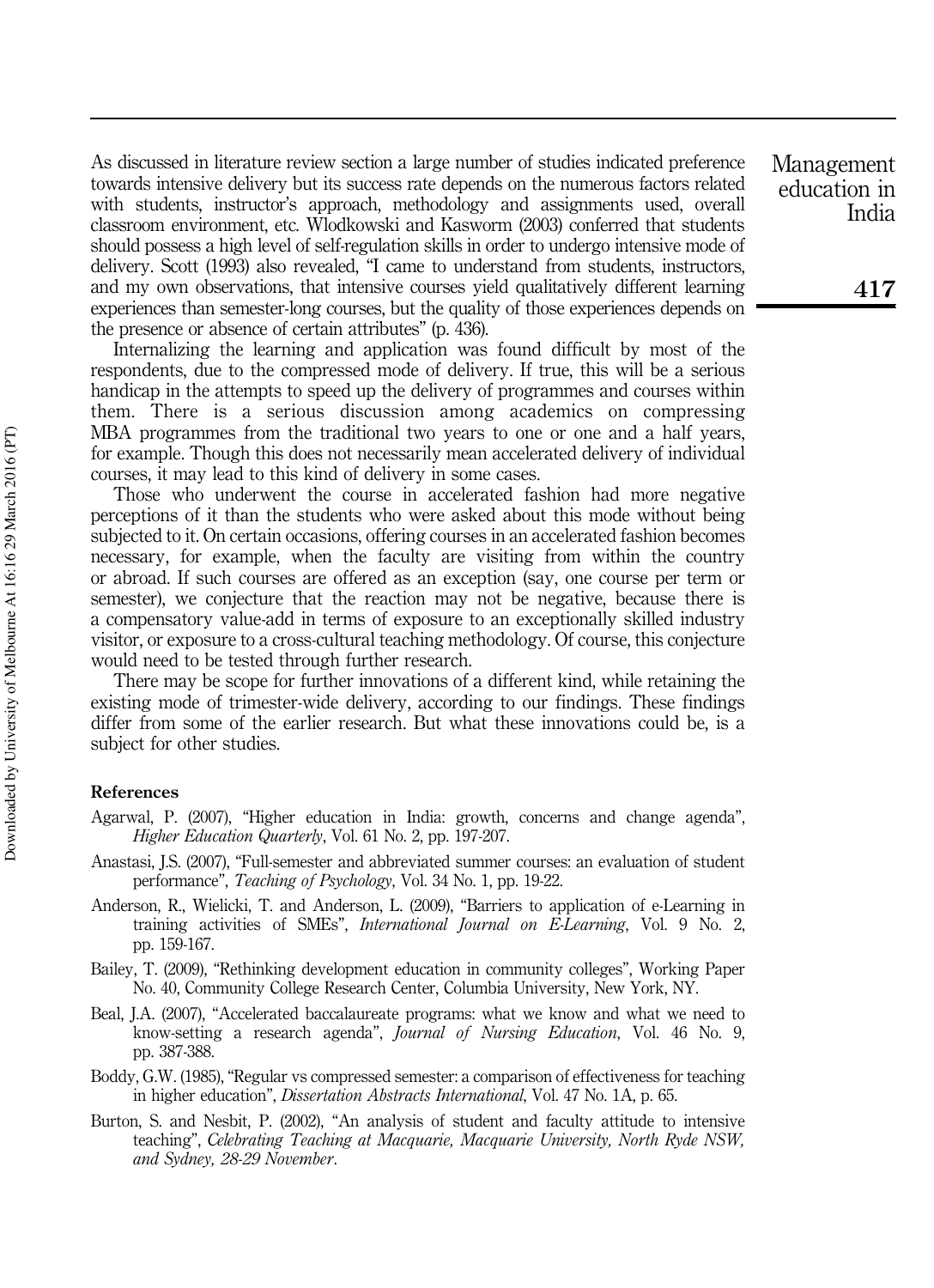| <b>IJEM</b><br>29,4 | Carrington, L. (2010), "The impact of course scheduling on student success in intermediate<br>accounting", American Journal of Business Education, Vol. 3 No. 4, pp. 51-60.                                                                                                           |  |  |  |  |  |
|---------------------|---------------------------------------------------------------------------------------------------------------------------------------------------------------------------------------------------------------------------------------------------------------------------------------|--|--|--|--|--|
|                     | Caskey, S.R. (1994), "Learning outcomes in intensive courses", <i>Journal of Continuing Higher</i><br><i>Education</i> , Vol. 42 No. 2, pp. 23-27.                                                                                                                                    |  |  |  |  |  |
|                     | Collins, R.A. (2005), "Cognitive Development of Adult Undergraduate Students in Accelerated or<br>Intensive Programs", PhD dissertation, Kansas State University, Manhattan, KS.                                                                                                      |  |  |  |  |  |
| 418                 | Daniel, E.L. (2000), "A review of time-shortened courses across disciplines", College Student<br>Journal, Vol. 34 No. 2, pp. 298-308.                                                                                                                                                 |  |  |  |  |  |
|                     | Fall, L.T. (2001), "Three-weekend course format and adult student satisfaction", Journalism<br>& Mass Communication Educator, Winter, pp. 39-48.                                                                                                                                      |  |  |  |  |  |
|                     | Grant, B. (2001), "Using block courses for teaching logistics", International Journal of Physical<br>Distribution and Logistics management, Vol. 31 Nos 7/8, pp. 574-585.                                                                                                             |  |  |  |  |  |
|                     | Homeyer, L.E. and Brown, C.J. (2002), "The intensive three-week interim semester: is it effective?",<br><i>TCA Journal</i> , Vol. 30 No. 2, pp. 34-42.                                                                                                                                |  |  |  |  |  |
|                     | Hoover, J.D., Giambatista, R.C., Sorenson, R.L. and Bommer, W.H. (2010), "Assessing the<br>effectiveness of whole person learning: pedagogy in skill acquisition", Academy of<br>Management Learning & Education, Vol. 9 No. 2, pp. 192-203.                                          |  |  |  |  |  |
|                     | Kretovics, M.A., Crowe, A.R. and Hyun, E. (2005), "A study of faculty perceptions of summer<br>compressed course teaching", <i>Innovative Higher Education</i> , Vol. 30 No. 1, pp. 37-51.                                                                                            |  |  |  |  |  |
|                     | Kucsera, J.V. and Zimmaro, D.M. (2010), "Comparing the effectiveness of intensive and traditional<br>courses", <i>College Teaching</i> , Vol. 58 No. 2, pp. 62-68.                                                                                                                    |  |  |  |  |  |
|                     | Lee, N. and Horfsall, B. (2010), "Accelerated learning: a study of faculty and student experiences",<br><i>Innovations in Higher Education, Vol. 35 No. 3, pp. 191-202.</i>                                                                                                           |  |  |  |  |  |
|                     | McLeod, S., Horn, H. and Haswell, R. (2005), "Accelerated classes and the writers at the bottom:<br>a local assessment story", College Composition and Communication, Vol. 56 No. 4,<br>pp. 556-580.                                                                                  |  |  |  |  |  |
|                     | Messina, R.C. (1996), "Power package: an alternative to traditional course scheduling", Document<br>Reproduction Service, No. ED 396787, ERIC.                                                                                                                                        |  |  |  |  |  |
|                     | Poellnitz, F.D. (2007), "Student evaluation of instruction: traditional 14-week semester versus<br>7-week accelerated end-of-course faculty ratings", PhD dissertation, Wilmington University,<br>Delaware.                                                                           |  |  |  |  |  |
|                     | Scott, P.A. (1993), "A comparative study of students' learning experiences in intensive and<br>semester-length courses and of the attributes of high QUALITY-intensive and<br>semester course learning experiences", PhD dissertation, The University of Wisconsin, -<br>Madison, WI. |  |  |  |  |  |
|                     | Scott, P.A. and Conrad, C.F.(1992), "A critique of intensive courses and agenda for research",<br>in Smart, J.C. (Ed.), <i>Higher Education: Hand Book of Theory and Research</i> , Vol. 8, Agathon<br>Press, New York, NY, pp. 411-459.                                              |  |  |  |  |  |
|                     | Shafer, D.W. (1995), A Qualitative Study of Adult and Traditional College Students' Perceptions of<br>a Compressed and Traditional Length College Course, Boston University, Massachusetts, MA.                                                                                       |  |  |  |  |  |
|                     | Smith, J.P.K. (1987), "Effects of intensive college courses on student cognitive achievement,<br>academic standards, student attitudes and faculty attitudes", doctoral dissertation,<br>University of Southern California, Los Angeles, CA.                                          |  |  |  |  |  |
|                     | Spaid, R. and Duff, E.D. (2009), "Working adults in accelerated cohorts: more than a learning<br>community", The Journal of Continuing Higher Education, Vol. 57 No. 2, pp. 104-109                                                                                                   |  |  |  |  |  |
|                     | Swenson, C. (2003), "Accelerated and traditional formats: using learning as a criterion for<br>quality".                                                                                                                                                                              |  |  |  |  |  |
|                     |                                                                                                                                                                                                                                                                                       |  |  |  |  |  |

Downloaded by University of Melbourne At 16:16 29 March 2016 (PT) Downloaded by University of Melbourne At 16:16 29 March 2016 (PT)